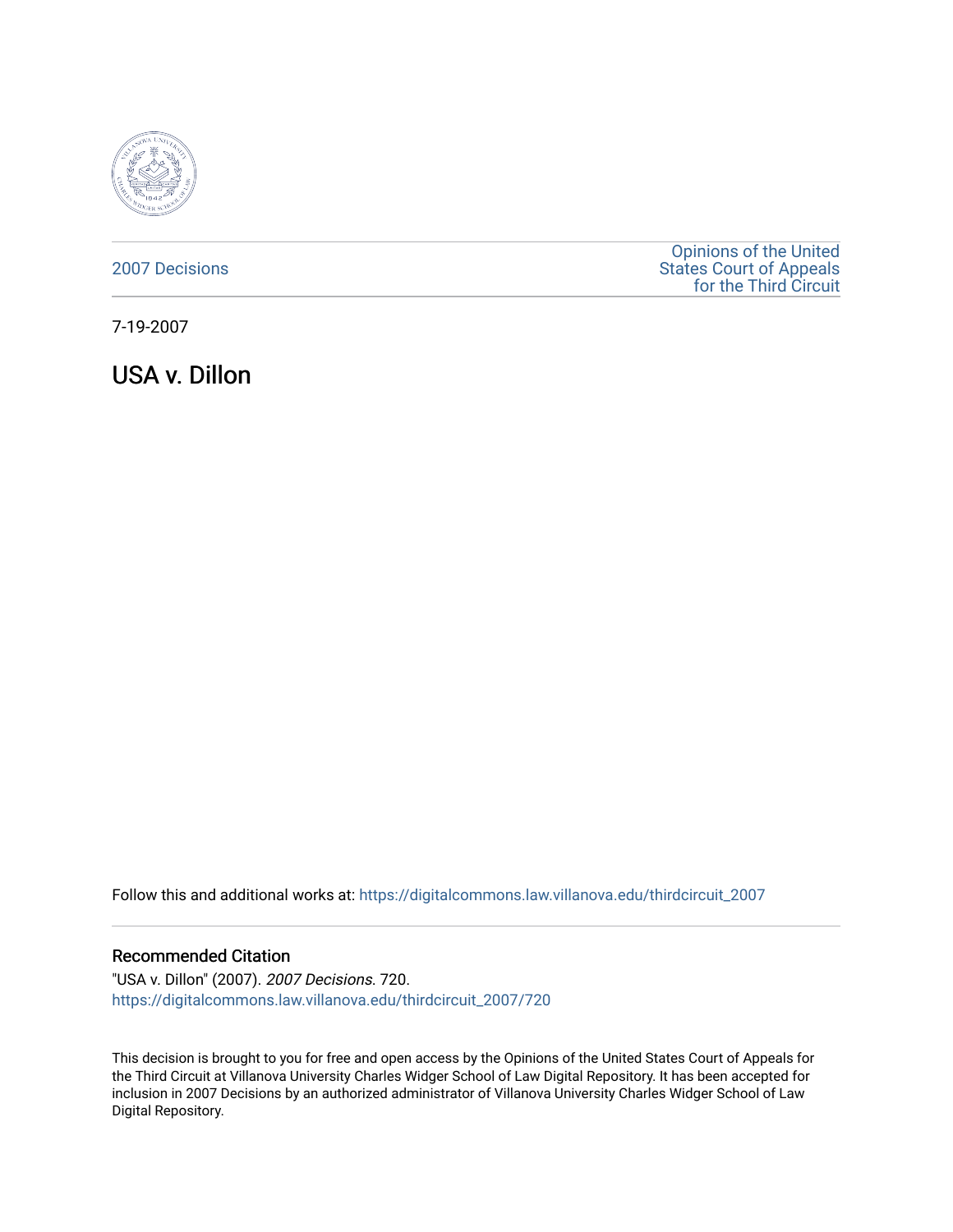#### BLD-277 **NOT PRECEDENTIAL**

# UNITED STATES COURT OF APPEALS FOR THE THIRD CIRCUIT

## NO. 07-1218 \_\_\_\_\_\_\_\_\_\_\_\_\_\_\_\_

### UNITED STATES OF AMERICA

v.

PERCY DILLON, Appellant

\_\_\_\_\_\_\_\_\_\_\_\_\_\_\_\_\_\_\_\_\_\_\_\_\_\_\_\_\_\_\_\_\_\_\_\_

On Appeal From the United States District Court For the Western District of Pennsylvania (D.C. Crim. No. 93-cr-00084-2) District Judge: Honorable Alan N. Bloch

Submitted For Possible Summary Action Under Third Circuit LAR 27.4 and I.O.P. 10.6 June 21, 2007

\_\_\_\_\_\_\_\_\_\_\_\_\_\_\_\_\_\_\_\_\_\_\_\_\_\_\_\_\_\_\_\_\_\_\_\_\_\_\_

Before: MCKEE, FUENTES AND VAN ANTWERPEN, CIRCUIT JUDGES

(Filed July 19, 2007) \_\_\_\_\_\_\_\_\_\_\_\_\_\_\_\_\_\_\_\_\_\_\_

## OPINION \_\_\_\_\_\_\_\_\_\_\_\_\_\_\_\_\_\_\_\_\_\_\_

PER CURIAM

In 1993 Percy Dillon was convicted of various drug-related crimes and sentenced

to 322 months' imprisonment. After we affirmed, Dillon embarked on a lengthy series of

unsuccessful post-conviction attacks on his sentence, including a motion pursuant to 18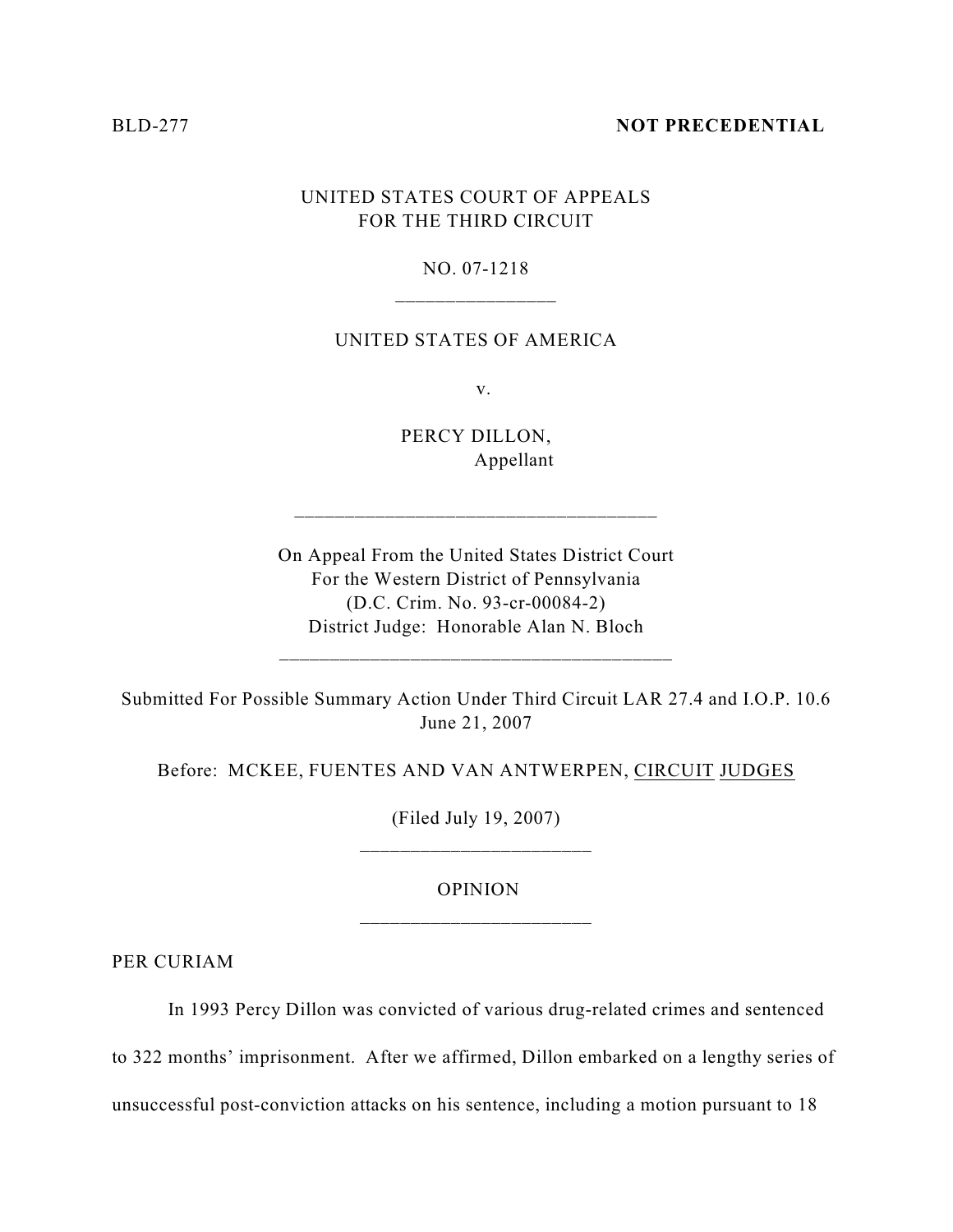U.S.C. § 3582, a § 2255 motion, applications to file another § 2255 motion, a motion pursuant to Fed. R. Civ. P. 60(b), an "Independent Action Under Rule 60(b)(6)," and another § 2255 motion. We denied his various related requests for certificates of appealability.

In December 2006 Dillon filed, in the same criminal action, a document titled "Motion filed under LR 37.1, and LR 37.2 pursuant to Rule  $37(c)(1)$  of Fed.R.Civ.P." Although Dillon insists that his motion "does not affect the AEDPA and does not constitute a second or successive petition and cannot be construed as such," his motion seeks the production of certain documents which form the basis for his allegations concerning "perjurious statements to the court dealing with a material element of impeachment value." In particular, he alleges that the government's failure to disclose voucher payments violates the Jenks Act, that the voucher forms "are proof that [witness] Williams perjured himself," and that he should get a new trial as a result. The District Court summarily denied the motion; this appeal followed.

By seeking a new trial, Dillon is challenging his conviction. However, as we have previously explained, motions pursuant to § 2255 are the presumptive means by which federal prisoners can do so. Okereke v. United States, 307 F.3d 117 (3d Cir. 2002). Because Dillon has previously filed § 2255 motions, he may not file another without first obtaining permission from this Court. See 28 U.S.C. §§ 2244 & 2255. Nor may he avoid this process by resorting to Federal Rules of Procedure. The District Court had no choice

2